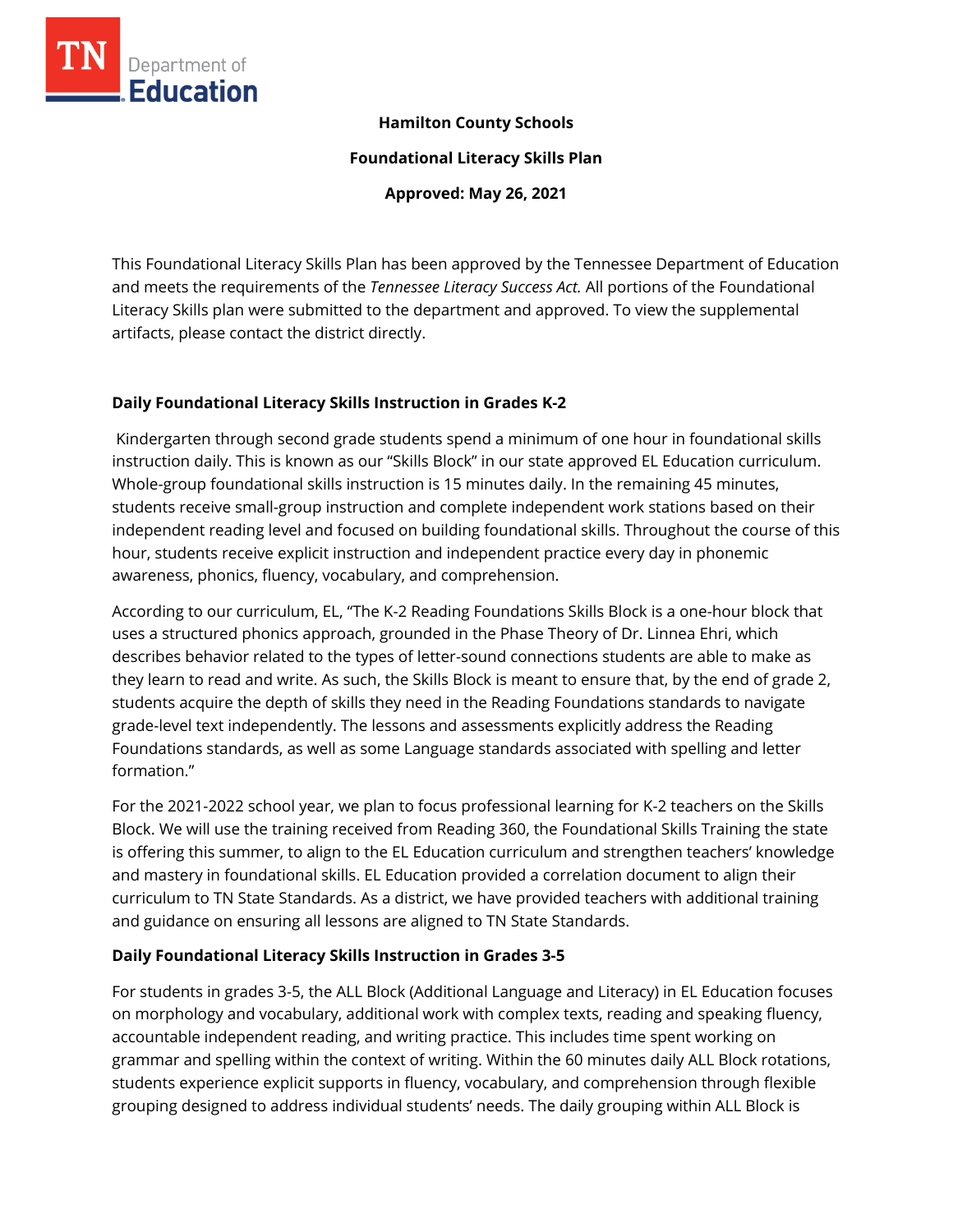Department of Education

heterogeneous (independent work stations) and includes a 20-minute teacher guided instructional rotations that are differentiated for different levels, including English Language Learners (homogenous). ALL Block is one hour a day and the rotations last for six weeks at a time, so that all students get through the entire rotation. This time includes "flex days" built into the schedule each week. Flex days can be used for additional practice, writing, reteaching, completion of work, and/or assessments.

This summer, teachers in grades 3-5 have the opportunity to participate in the state's Foundational Literacy training. Building on learning from this training, district staff will strengthen the teacher's understanding of the trajectory of foundational skills to further support students with gaps in decoding.

State assessment data and universal literacy screeners will identify students in grades 3-5 struggling with becoming proficient readers. These students will (be scheduled into/receive) 30 minutes of Tier 2 instruction daily to improve foundational reading skills. EL Education provided a correlation document to align their curriculum to TN State Standards. As a district, we have provided teachers with additional training and guidance on ensuring all lessons are aligned to TN State Standards.

## **Approved Instructional Materials for Grades K-2**

Open Up - K-5 Expeditionary Learning

### **Approved Instructional Materials for Grades 3-5**

Open Up - K-5 Expeditionary Learning

# **Universal Reading Screener for Grades K-5. This screener complies with RTI<sup>2</sup>and Say Dyslexia requirements.**

We currently use iReady for our universal screener for grades K-5, but will consider moving to the state option.

### **Intervention Structure and Supports**

In the fall, students are given a universal screener (iReady) to determine his or her reading abilities. Our grade-level teachers and principals review universal screener data to determine which students score between the 0-25th percentile. Those students are classified as in need of Tier II or Tier III instruction. The universal screener is used to determine specific needs for students classified as Tier II or Tier III.

All students receive Tier I instruction while students in need of Tier II and III instruction receive an additional 30 minutes in their area of greatest deficit. Hamilton County Schools utilizes researchbased options for reading intervention support for our students who are "at-risk" and/or who have been identified with a significant reading deficiency. Our recently adopted ELA curriculum contains an assessment and remediation guide in which teachers can find activities that directly address skill gaps. They can tailor this to the needs of their RTI group of students. Progress monitoring takes place bi-weekly to assess student's progress. If that intervention is not proving to be effective, more comprehensive, strategic interventions become an option. Data teams use progress monitoring data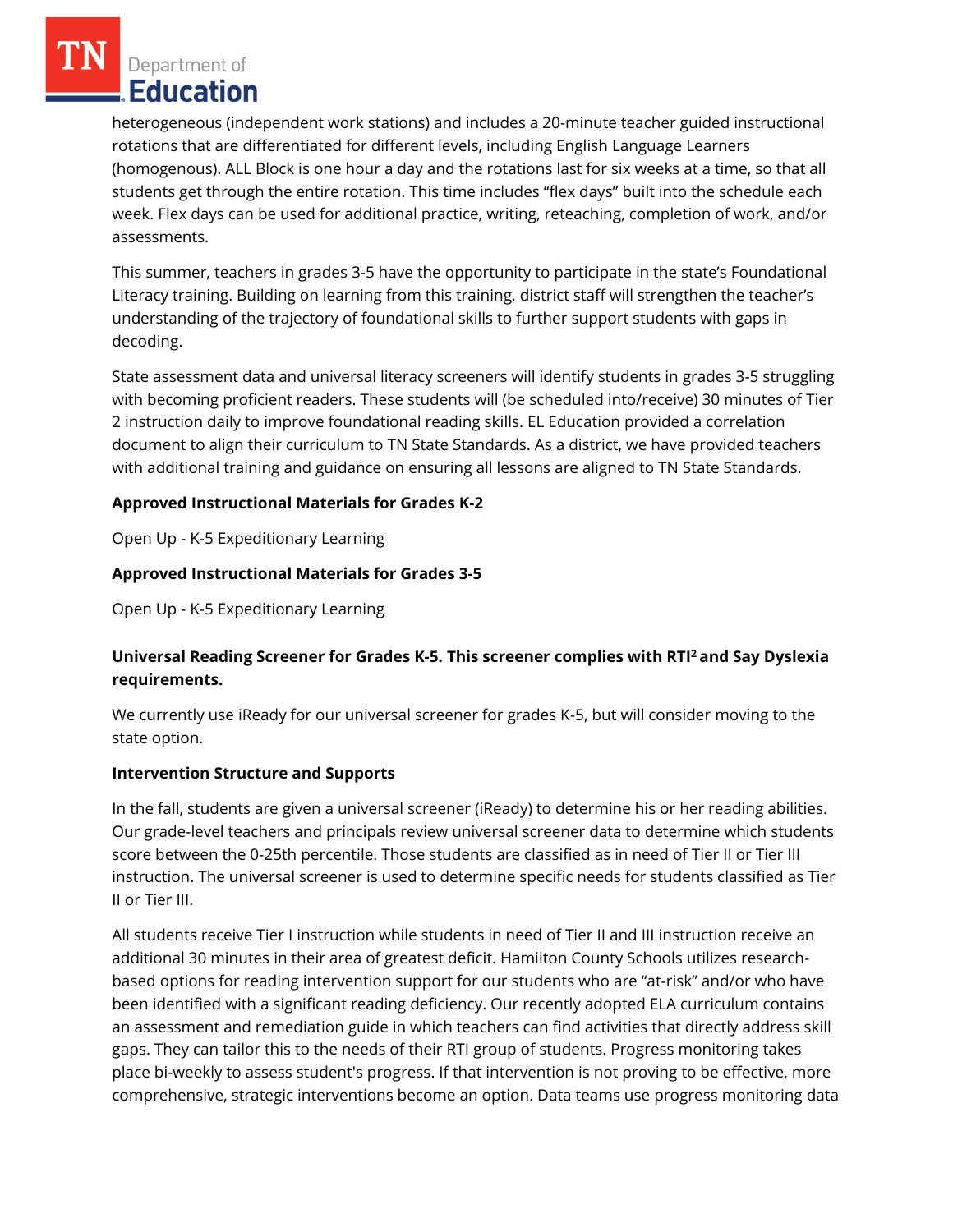Department of Education

to inform decisions about duration, material, and intensity changes when a student is not showing progress. These teams meet every 4 ½ weeks to determine if the intervention is effective or to determine next steps. The RTI team also looks at other variables (attendance, behavior) as part of the decision making process.

Our students receive explicit instruction in their area of deficit in small groups using research-based materials and strategies. These students are also screened to determine if they have characteristics of dyslexia. Students who demonstrate characteristics of dyslexia receive interventions as outlined in the Say Dyslexia Bill using resources to meet the specific areas of need. Our district notifies families of students who demonstrate characteristics of dyslexia. In our schools with the most need, we utilize programs such as SPIRE and Orton-Gillignham to provide an approach of systematic, explicit, sequential, and phonics-based instruction.

Buildings are required to submit a master schedule showing that RTI Intervention takes place daily during a grade-level time. Students in RTI groups work on identified deficits and gaps in grade-level standards and pre-requisite skill areas. For example, students who need instruction in comprehension may use close reading or other strategies related to knowledge-building to improve their ability to read grade-level text. For students who need fluency support, they may receive intervention using SPIRE, Orton-Gilligham, EL supplemental materials or Systems 44.

### **Parent Notification Plan/Home Literacy Reports**

All K-5 students found to be "at-risk" for a significant reading deficiency or that have a significant reading deficiency based on the universal reading screener, will receive a letter notifying the family of the reading areas for growth and the extent of the student's reading needs. These notifications will go out within one week of the school having results from the universal screener to all students scoring between the 0-25th percentile in reading.

This letter will notate the specific area(s) in which the student is struggling, the importance of 3rd grade reading proficiency, interventions occurring at the school, and provide the family with no-cost tips for supporting the child at home. The Home Literacy Report will go out after each universal screening window (three times a year for all students in grades K-5).

The district will also provide "Literacy Nights" throughout the district that are open to all families next year to educate our communities on reading foundational skills and how to best support these skills outside of the classroom at no-cost. In addition, eight of our K-5 schools will be included in the expansion of a Student Success Planning pilot this fall. The pilot trains schools on a model of needs assessment that combines academic data with holistic screeners to customize support for each student. Individual student connections to community partners are chosen based on a curated list of Out of School Time providers who have been vetted based on use of quality indicators of success and membership on a community panel focused on alignment to shared goals and measures. During the pilot year, a Student Success Planning interface will be added to the parent portal to engage parents around student strengths and challenge areas as well as goals and remediation strategies.